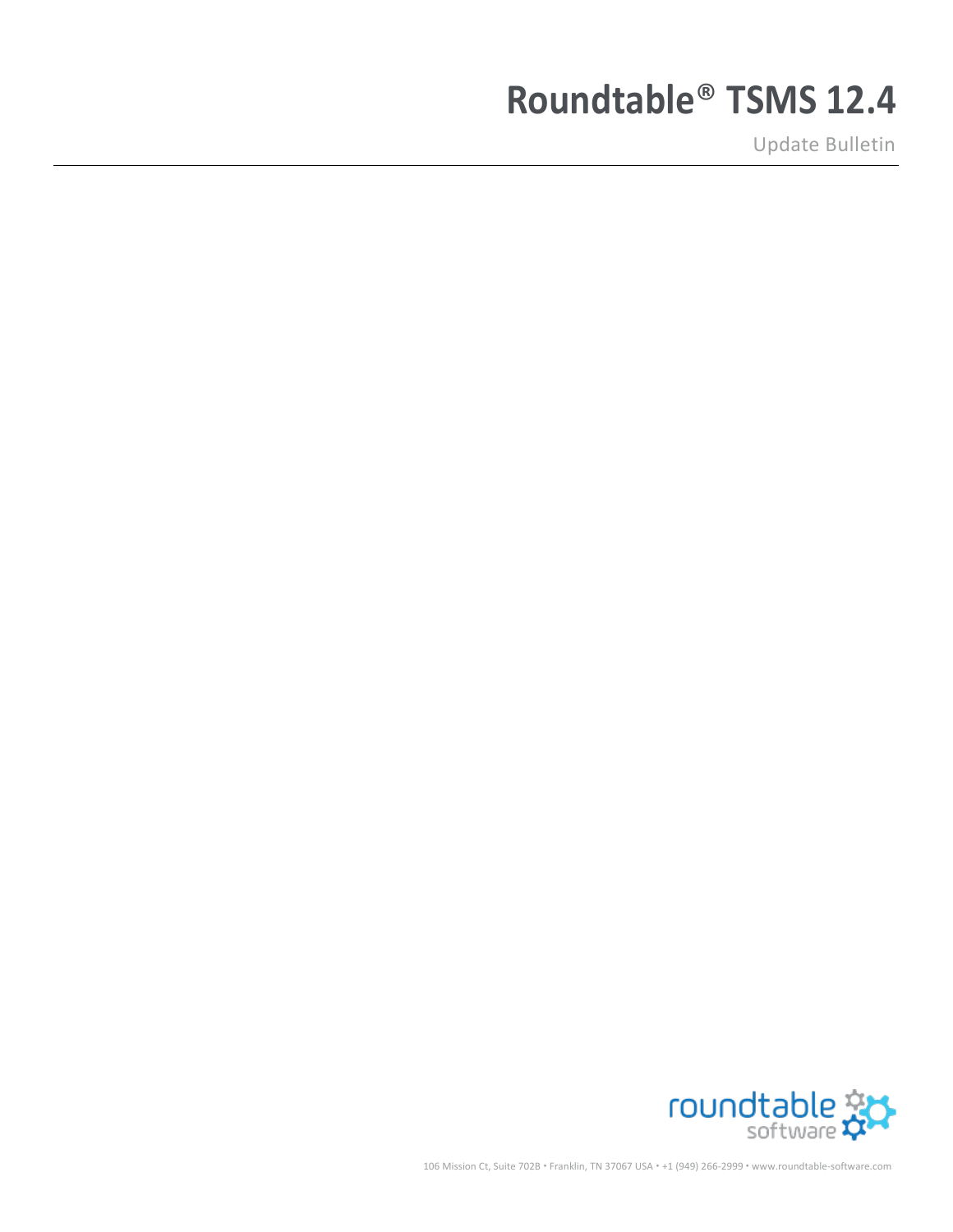Copyright © 2022 by Ledbetter & Harp, LLC

Roundtable® software products are licensed by Roundtable Software Inc. and copyrighted by Ledbetter & Harp, LLC, with all rights reserved. This product update bulletin is also copyrighted, and all rights are reserved. This document may not, in whole or in part, be copied, photocopied, translated without prior consent, in writing, from Roundtable Software or Ledbetter & Harp, LLC.

The information in this document is subject to change without notice, and neither Roundtable Software, nor Ledbetter & Harp, LLC assumes responsibility for any errors that may appear in this document.

Roundtable® is a registered trademark of Ledbetter & Harp, LLC.

Windows is a trademark of Microsoft Corporation.

OpenEdge is a registered trademark of Progress Software Corporation.

UNIX is a registered trademark of The Open Group in the United States and other countries.

All company and product names are the trademarks or registered trademarks of their respective companies.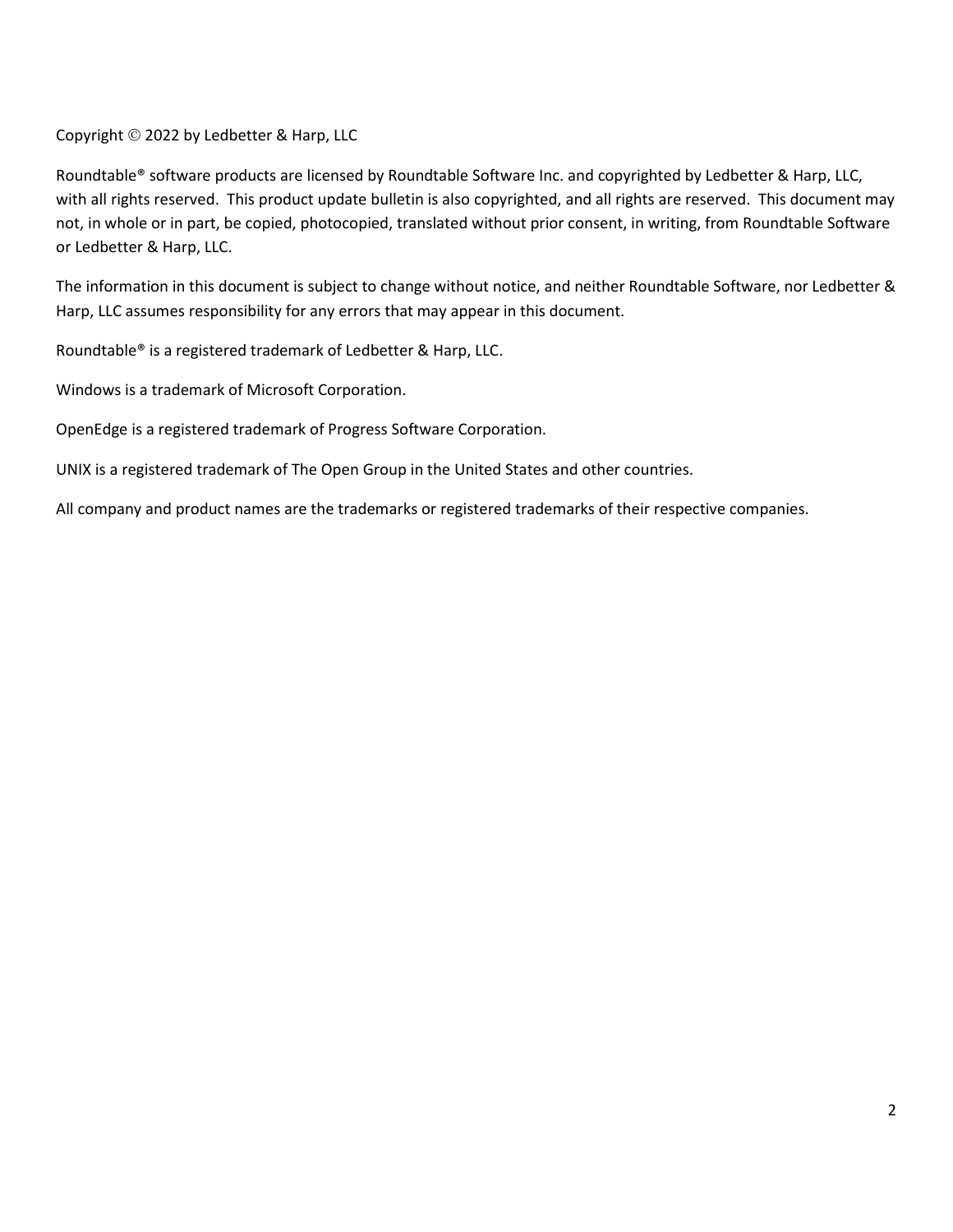# Introduction

## Purpose

This update bulletin provides a brief description of the new customer-facing features and changes to existing features introduced in Roundtable TSMS 12.4. Other internal changes or bug fixes that have been made to improve organization and/or performance may not be described in this document.

## Audience

This document is intended for current Roundtable TSMS users upgrading from 12.3 to 12.4 or Roundtable TSMS users who want to learn more about the new and changed features available in Roundtable TSMS 12.4.

# Platform Availability and Compatibility

- The Roundtable TSMS 12.4 standard GUI client is available for OpenEdge 11.7 and higher on supported Windows platforms.
- The Roundtable TSMS 12.4 plug-in for OpenEdge is available for Progress Developer Studio for OpenEdge 11.7 and higher on supported Windows platforms.
- The Roundtable TSMS 12.4 server is available for all OpenEdge 11.7 and higher on supported server platforms.

# **Important**

Roundtable TSMS software earlier than 12.4 is not compatible with Roundtable TSMS 12.4 repository databases. It is recommended that you maintain a separate repository if you must continue development that requires the use of older Roundtable TSMS releases.

For complete compatibility details of all Roundtable TSMS and Progress OpenEdge releases, please see the Roundtable TSMS Compatibility Matrix available at www.roundtable-software.com.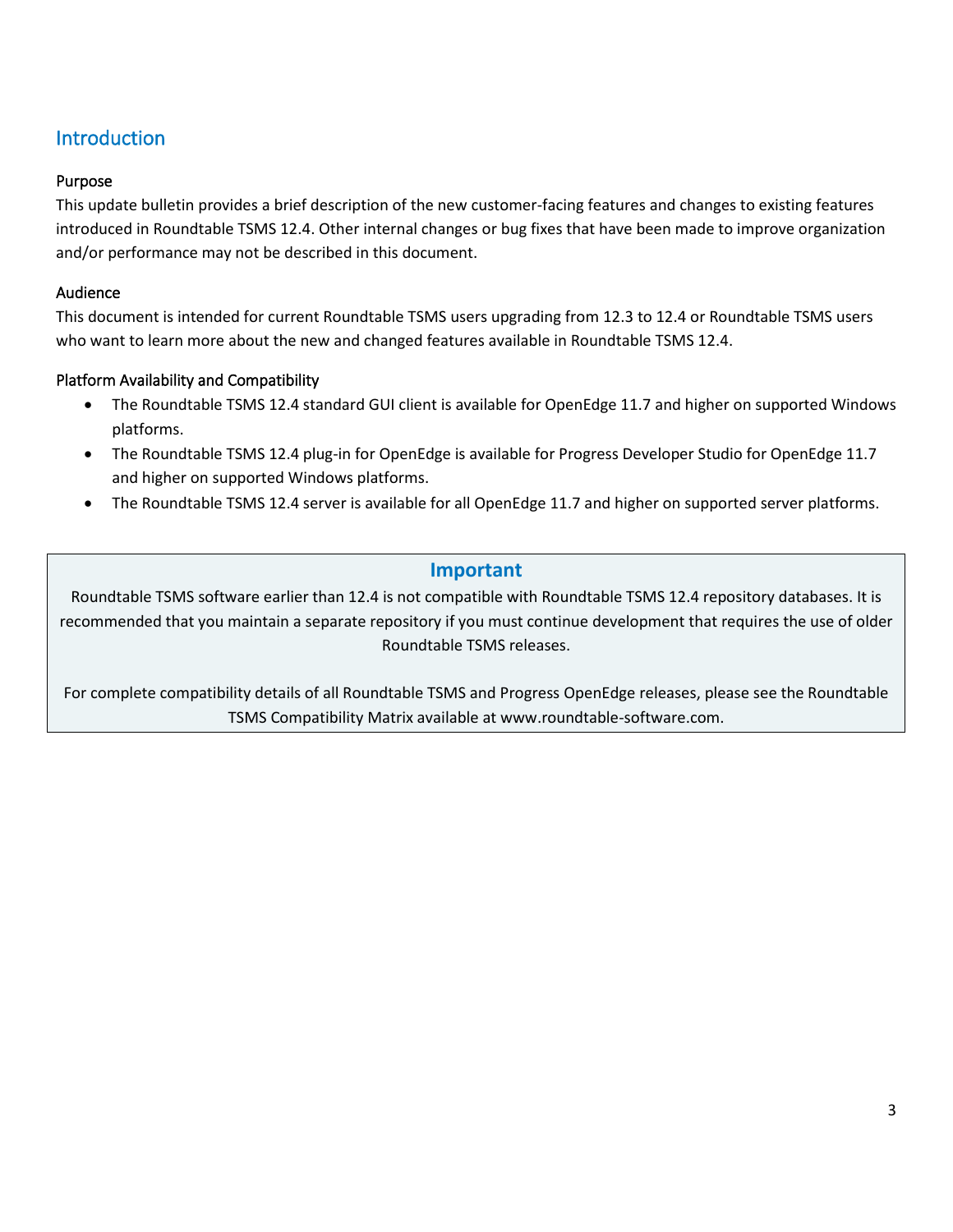# New and Enhanced Features

Roundtable TSMS 12.4 rolls-up all 12.3 service packs and includes the new features, enhancements, and bug fixes outlined below.

### General Enhancements

The following new features were added for both the GUI and plug-in clients:

- Add ability to limit task imports to immediate workspace sources only.
- Add ability to set the number of days user passwords are valid.
- Add ability to disable users from saving login credentials locally.
- Capture audit data for Workspace and System changes.

#### GUI Client Changes

The following changes were made to support the general enhancements or are unique enhancements and bug fixes for the GUI client:

#### **Usability**

- Add 'Version Note' menu option to **Task Maintenance** versions browse.
- Add 'Limit Task Import' toggle to **Workspace Maintenance** window.
- Add 'Allow Local Credentials' toggle to **System Preferences** dialog.
- Add 'Prompt for Credentials for Tabletop Login' toggle to **User Preferences** dialog.
- Add 'Ignore Password Expiration' toggle to **User Maintenance** window.
- Add 'Last Login' column to **User Maintenance** window.
- Add 'Ignore Expiration' and 'Last Login' columns to **User Report**.
- Add 'Category' combo-box to **Events Viewer** window.
- Add default object name to **Rename Object** dialog.
- Add prompt for new user password when current password is no longer valid.

#### Bug Fixes

- Ensure that CTRL-S (Save) shortcut is consistent across windows.
- Ensure that stored credentials are compatible with password strength test.
- Correct tree view label inconsistencies on **Tabletop** window.

#### Plug-in Client Changes

The following changes were made to support the general enhancements or are unique enhancements and bug fixes for the plug-in client:

#### **Usability**

- Add **Open Resource** dialog.
- Add 'Index Configuration Content' user preference.
- Add 'Allow Local Credentials' system preference.
- Add 'Expiration Days' system preference.